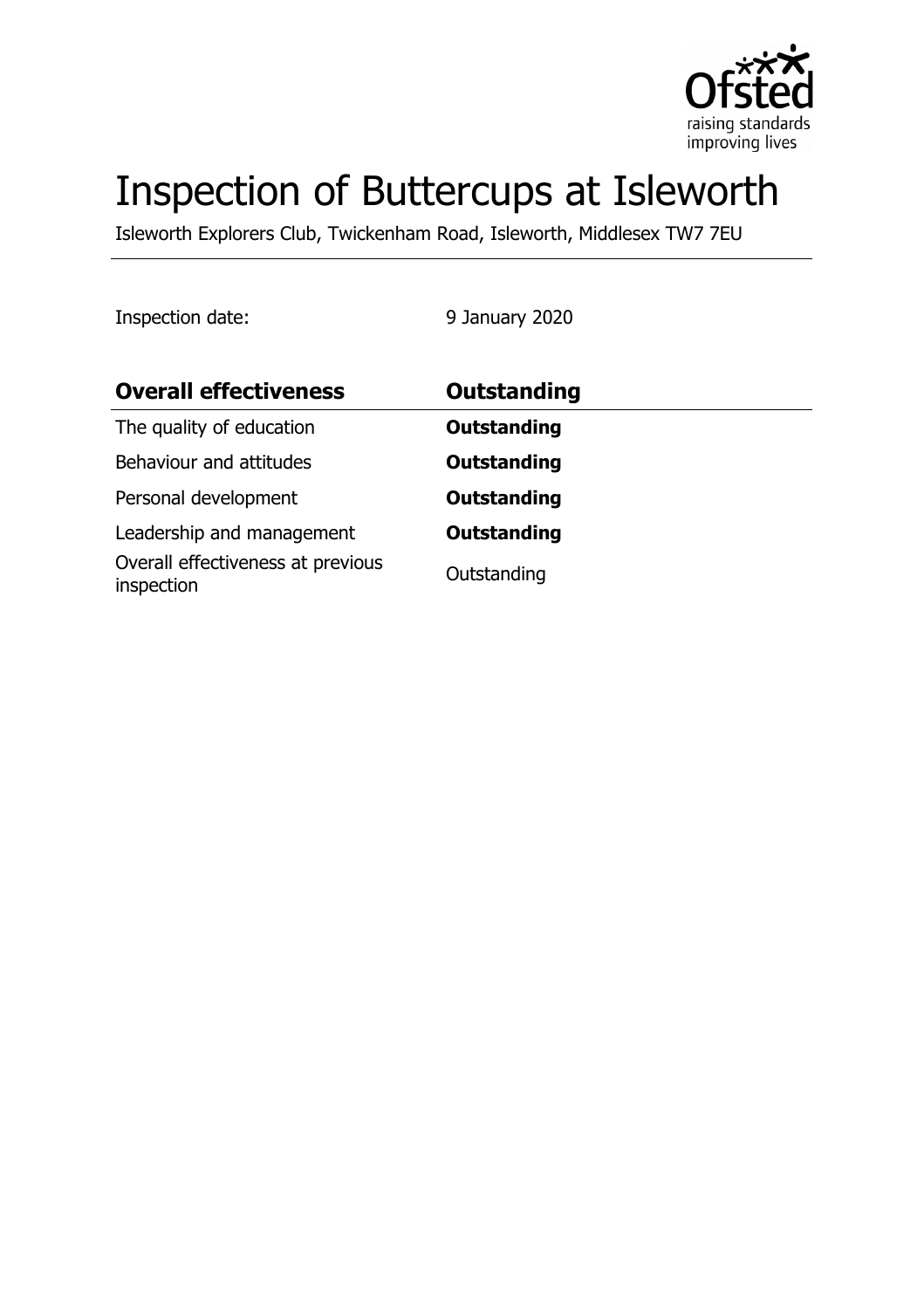

## **What is it like to attend this early years setting?**

#### **The provision is outstanding**

Relationships between staff, parents and children are very respectful. Children settle readily, make friends quickly and feel safe and secure. They self-register and develop a very strong sense of belonging and self-worth. Managers and staff know children remarkably well and are very passionate about their learning. For example, they provide memorable experiences that deepen the children's learning superbly. Managers and staff monitor children's progress carefully. When identifying gaps in children's learning and development, they provide excellent support to help children quickly catch up. Children make excellent progress given their individual starting points. Children with special educational needs and/or disabilities, and those who receive additional funding, make equally significant gains in their learning. Staff help to prepare children exceptionally well for the next stages of their learning, including starting school. Children have a wonderful time in this exciting and welcoming nursery. This was shown, for example, by babies who giggled and squealed happily. Younger children very eagerly rolled little cars and trucks on the different-coloured paints and observed how colours change when they mix. Older children showed a very high level of curiosity as they told imaginative stories about travelling to space. Staff are excellent role models for the children. For example, they explain to children the difference between right and wrong and encourage positive friendship and respect for others. Children are courteous to others and display very strong attitudes to learning. They have very good opportunities to review their own progress and to talk about what they can improve. Children's behaviour is excellent.

### **What does the early years setting do well and what does it need to do better?**

- $\blacksquare$  Staff gain relevant information from parents to establish what their children know, can do and need to learn next. They use such information along with their observations to plan meticulously for each child.
- $\blacksquare$  Staff ensure that the educational programme stems from children's interests, fully supports their needs and enables them to acquire new knowledge and skills. For example, the children showed interest in coffee shops. Staff and children visited the coffee shops in the local area and purchased resources and equipment for children to use. Children were excited to set up their favourite role-play cafe, devised the menu with prices and served their friends. Older children develop very good mathematical skills as they count, recognise numerals and learn about the value of money. They can write their names correctly. Children love reading, listen intently and respond very well to instructions. Overall, they develop a thirst for knowledge.
- Staff help children adopt excellent, healthy lifestyles and meet their dietary requirements carefully. For example, children have a very secure understanding of the importance of washing their hands. Older children help to set up tables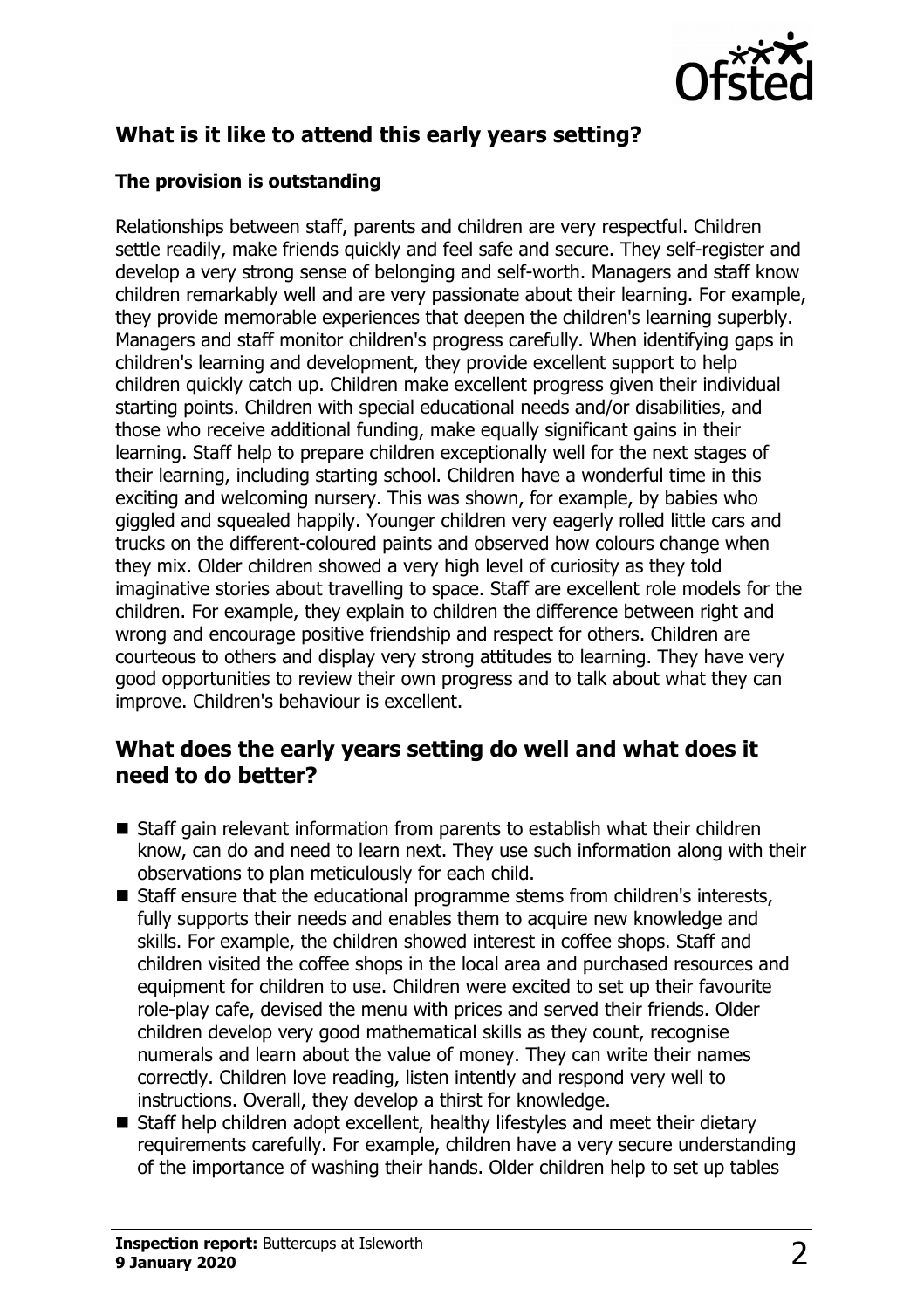

for lunch and invite their friends to join in. Children know that drinking water keeps them hydrated and eating vegetables can help them grow and develop. Babies and younger children love to eat alongside others and enjoy the moment to socialise with them. Children learn to tidy up without a reminder. They are highly independent and self-assured.

- $\blacksquare$  Children have superb opportunities to develop their physical skills. They appreciate the ample space to run, hop or kick a ball. Younger children develop excellent balance on stepping stones. Older children can manoeuvre scooters with increasing skill and control.
- $\blacksquare$  Staff have established excellent partnerships with parents. For example, they share detailed information with parents about their children's learning and development and involve them in planning the next steps.
- $\blacksquare$  Parents are overwhelmingly positive in their feedback about the excellent care and support their children receive. They state that their children become articulate and confident learners.
- Leaders and managers provide excellent professional development for staff and help them secure qualifications. They supervise staff and offer them specific guidance to help them strengthen their already excellent practice. Managers are alert to staff's workload. Staff appreciate the excellent support they receive from managers and the way their well-being is supported.
- Staff are very confident to seek advice from outside professionals if required. They work very well with providers when the time comes for the children to move on.
- Through outings, music and celebrations of the different festivals, children learn about the different cultures and people around them. They feel special and become tolerant of others.

## **Safeguarding**

The arrangements for safeguarding are effective.

Leaders and managers use rigorous recruitment processes to help ensure staff's suitability to work with the children. Staff have attended safeguarding training, including on the 'Prevent' duty. They are very clear about their responsibility to protect children in their care. For example, they know the signs and symptoms that may cause concern for a child's welfare. They understand how to record and report any safeguarding issues. Managers help staff to be familiar with the induction procedures to fulfil their roles. Staff conduct regular and thorough risk assessments on outings, the premises and resources to help children remain safe and secure.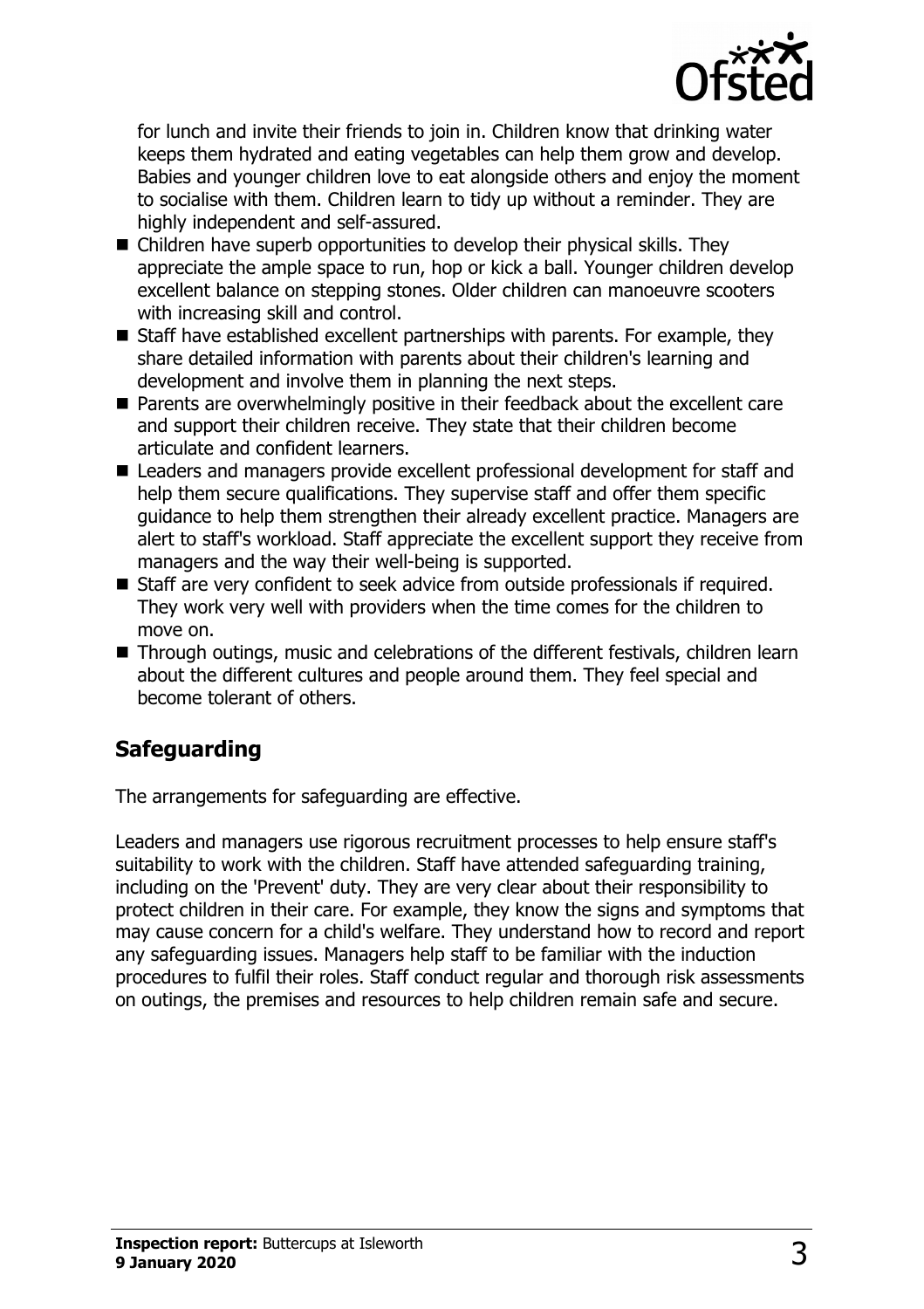

| <b>Setting details</b>                       |                                    |
|----------------------------------------------|------------------------------------|
| Unique reference number                      | EY428475                           |
| Local authority                              | Hounslow                           |
| <b>Inspection number</b>                     | 10128505                           |
| <b>Type of provision</b>                     | Childcare on non-domestic premises |
| <b>Registers</b>                             | Early Years Register               |
| Day care type                                | Full day care                      |
| Age range of children                        | $0$ to 4                           |
| <b>Total number of places</b>                | 49                                 |
| Number of children on roll                   | 71                                 |
| Name of registered person                    | <b>Buttercups Nursery Limited</b>  |
| Registered person unique<br>reference number | RP530673                           |
| <b>Telephone number</b>                      | 02085687181                        |
| Date of previous inspection                  | 15 January 2014                    |
|                                              |                                    |

### **Information about this early years setting**

Buttercups at Isleworth opened in 1988 and re-registered in 2011. The nursery is open each weekday from 8am to 6pm and operates all year round. The provider receives funding to offer free early education for children aged two, three and four years. There are 17 members of staff, of whom 16 hold relevant early years qualifications, ranging from level 2 to level 6. The nursery practises the High Scope approach.

## **Information about this inspection**

#### **Inspector**

Fatiha Maitland

#### **Inspection activities**

- $\blacksquare$  The inspector and the manager conducted a learning walk in all parts of the nursery to understand how the curriculum is organised.
- $\blacksquare$  The inspector spoke to some members of staff and children at appropriate times during the inspection and held meetings with the management team.
- $\blacksquare$  The inspector carried out one joint observation with the manager.
- $\blacksquare$  The inspector took account of the views of parents spoken to during the inspection and reviewed parents' written comments and suggestions.
- $\blacksquare$  The inspector looked at the nursery's policies and procedures, including those related to the suitability of staff.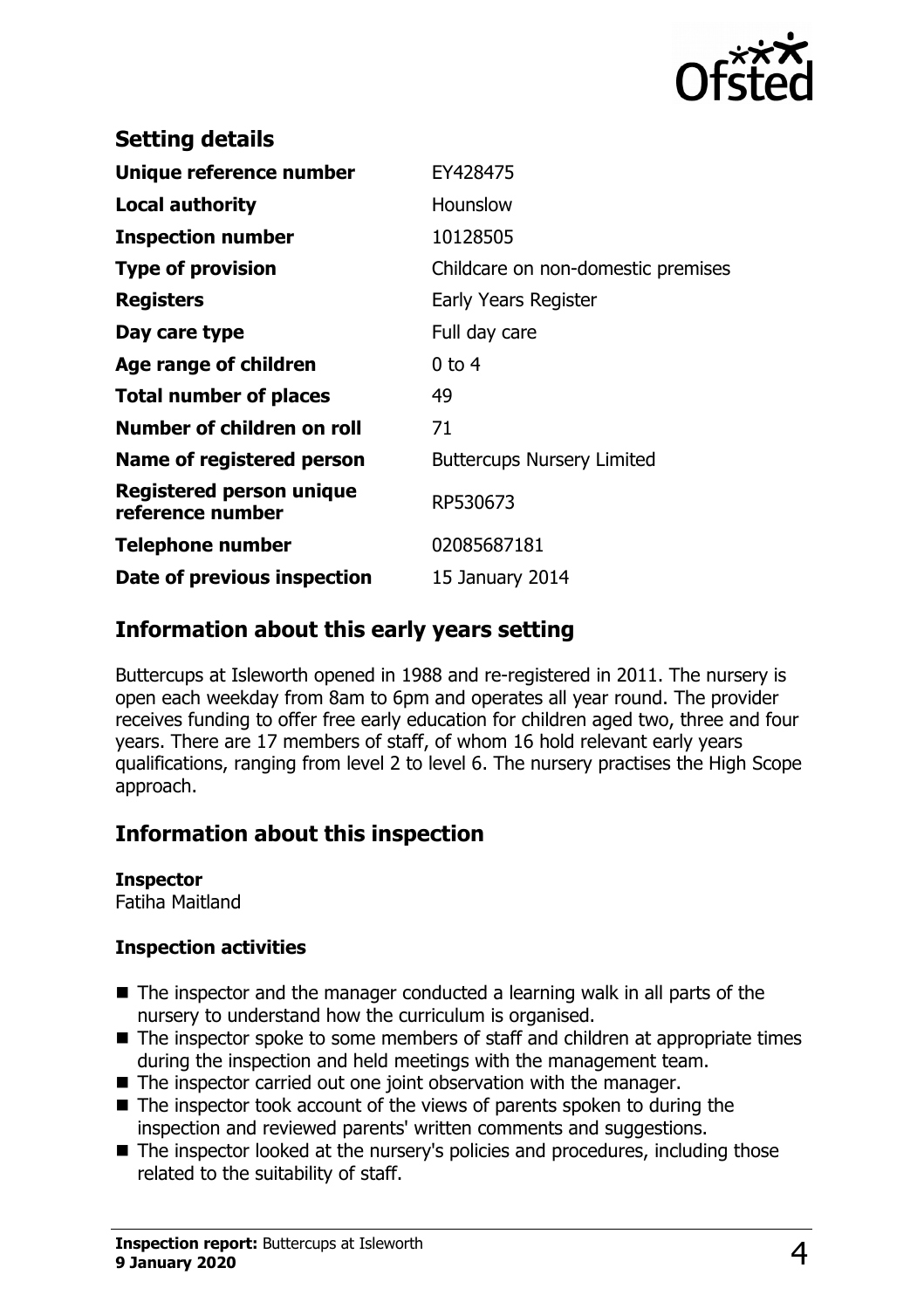

We carried out this inspection under sections 49 and 50 of the Childcare Act 2006 on the quality and standards of provision that is registered on the Early Years Register. The registered person must ensure that this provision complies with the statutory framework for children's learning, development and care, known as the early years foundation stage.

If you are not happy with the inspection or the report, you can [complain to Ofsted.](http://www.gov.uk/complain-ofsted-report)